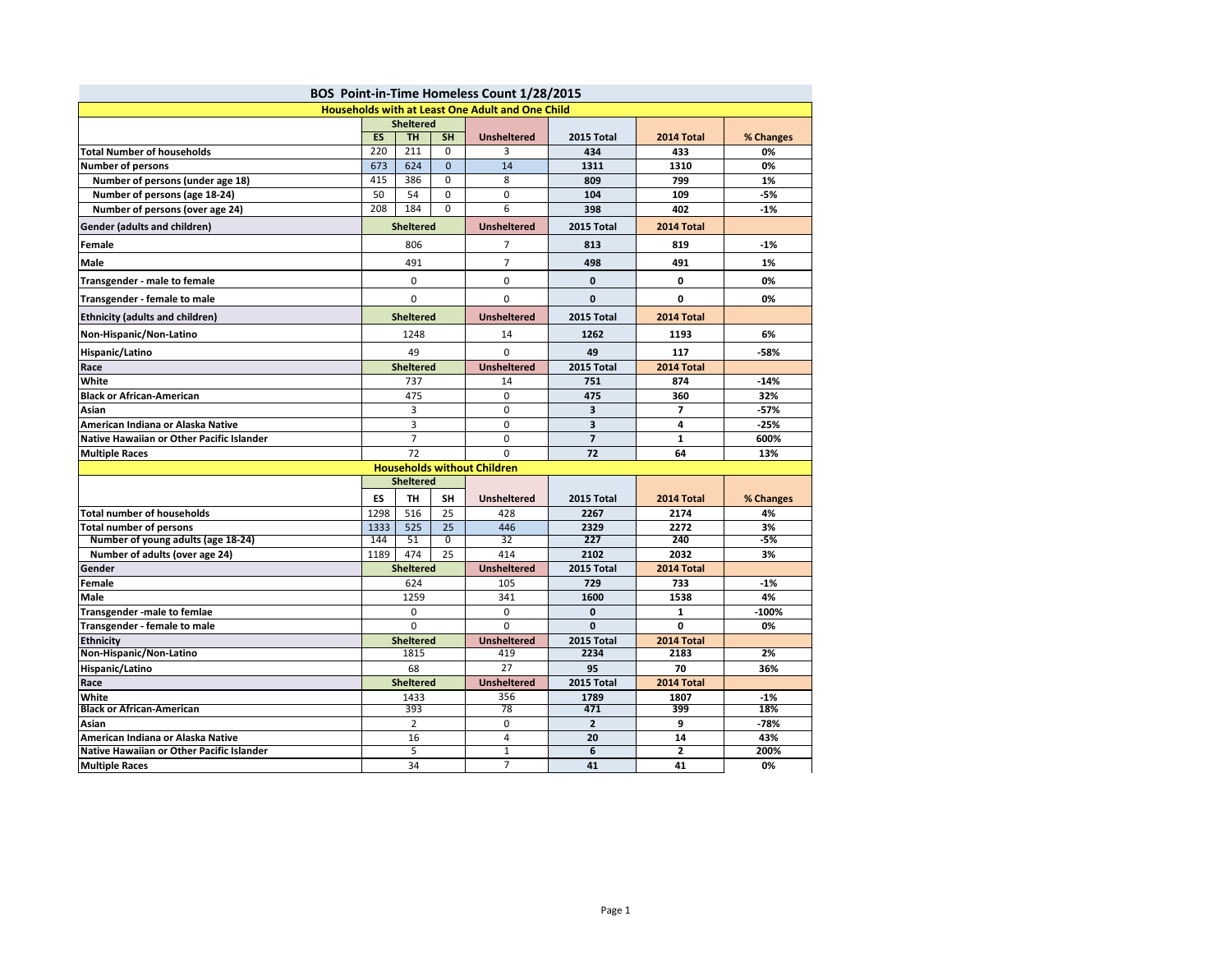| Households with Only Children (under age 18)                              |                  |                  |             |                    |                         |                |           |  |  |
|---------------------------------------------------------------------------|------------------|------------------|-------------|--------------------|-------------------------|----------------|-----------|--|--|
|                                                                           | <b>Sheltered</b> |                  |             |                    |                         |                |           |  |  |
|                                                                           | <b>ES</b>        | <b>TH</b>        | <b>SH</b>   | <b>Unsheltered</b> | 2015 Total              | 2014 Total     | % Changes |  |  |
| <b>Total number of households</b>                                         | 23               | 1                | $\mathbf 0$ | 0                  | 24                      | 7              | 243%      |  |  |
| Total number of children (under age 18)                                   | 23               | $\mathbf{1}$     | $\Omega$    | $\Omega$           | 24                      | $\overline{7}$ | 243%      |  |  |
| Gender                                                                    | <b>Sheltered</b> |                  |             | <b>Unsheltered</b> | 2015 Total              | 2014 Total     |           |  |  |
| Female                                                                    |                  | 11               |             | 0                  | <b>11</b>               | 4              | 175%      |  |  |
| <b>Male</b>                                                               |                  | 13               |             | 0                  | 13                      | 3              | 333%      |  |  |
| Transgender - male to female                                              |                  | 0                |             | 0                  | $\mathbf 0$             | $\mathbf 0$    | 0%        |  |  |
| Transgender - female to male                                              |                  | $\Omega$         |             | $\Omega$           | $\mathbf 0$             | $\mathbf{0}$   | 0%        |  |  |
| <b>Ethnicity (adults and children)</b>                                    |                  | <b>Sheltered</b> |             | <b>Unsheltered</b> | 2015 Total              | 2014 Total     |           |  |  |
| Non-Hispanic/Non-Latino                                                   | 23               |                  |             | 0                  | 23                      | 6              | 283%      |  |  |
| Hispanic/Latino                                                           |                  | $\mathbf{1}$     |             | $\Omega$           | $\mathbf{1}$            | 1              | 0%        |  |  |
| Race                                                                      |                  | <b>Sheltered</b> |             | <b>Unsheltered</b> | 2015 Total              | 2014 Total     |           |  |  |
| White                                                                     |                  | 8                |             | 0                  | 8                       | 5              | 60%       |  |  |
| <b>Black or African-American</b>                                          | 15               |                  |             | $\mathbf{0}$       | 15                      | $\overline{2}$ | 650%      |  |  |
| <b>Asian</b>                                                              | $\mathbf 0$      |                  |             | 0                  | $\mathbf 0$             | $\mathbf 0$    | 0%        |  |  |
| American Indiana or Alaska Native                                         | $\mathbf 0$      |                  |             | 0                  | $\mathbf 0$             | $\mathbf 0$    | 0%        |  |  |
| Native Hawaiian or Other Pacific Islander                                 | $\mathbf 0$      |                  |             | 0                  | $\mathbf 0$             | $\mathbf 0$    | 0%        |  |  |
| <b>Multiple Races</b>                                                     | $\mathbf{1}$     |                  |             | $\Omega$           | $\mathbf{1}$            | $\mathbf{0}$   | 0%        |  |  |
| Veterans Households with at Least One adult and One child - Subpopulation |                  |                  |             |                    |                         |                |           |  |  |
|                                                                           |                  | <b>Sheltered</b> |             |                    |                         |                |           |  |  |
|                                                                           | <b>ES</b>        | <b>TH</b>        | <b>SH</b>   | <b>Unsheltered</b> | 2015 Total              | 2014 Total     | % Changes |  |  |
| <b>Total number of households</b>                                         | $\overline{2}$   | 3                | $\Omega$    | 0                  | 5                       | 7              | $-29%$    |  |  |
| <b>Total number of persons</b>                                            | 6                | 8                | $\mathbf 0$ | 0                  | 14                      | 27             | $-48%$    |  |  |
| <b>Total number of veterans</b>                                           | 2                | $\overline{3}$   | $\Omega$    | $\Omega$           | 5                       | 8              | $-38%$    |  |  |
| <b>Gender (veterans only)</b>                                             |                  | <b>Sheltered</b> |             | <b>Unsheltered</b> | 2015 Total              | 2014 Total     |           |  |  |
| Female                                                                    |                  | $\overline{2}$   |             | 0                  | 2                       | 4              | $-50%$    |  |  |
| <b>Male</b>                                                               |                  | 3                |             | 0                  | $\overline{\mathbf{3}}$ | 4              | $-25%$    |  |  |
| Transgender - male to female                                              |                  | 0                |             | 0                  | 0                       | 0              | 0%        |  |  |
| Transgender - female to male                                              | $\mathbf{0}$     |                  |             | 0                  | $\mathbf 0$             | $\mathbf{0}$   | 0%        |  |  |
|                                                                           |                  |                  |             |                    |                         |                |           |  |  |
| <b>Ethnicity (veterans only)</b>                                          |                  | <b>Sheltered</b> |             | <b>Unsheltered</b> | 2015 Total              | 2014 Total     |           |  |  |
| Non-Hispanic/Non-Latino                                                   |                  | 5                |             | 0                  | 5                       | 5              | 0%        |  |  |
| Hispanic/Latino                                                           |                  | $\mathbf{0}$     |             | $\Omega$           | 0                       | 3              | $-100%$   |  |  |
| <b>Race (veterans only)</b>                                               |                  | <b>Sheltered</b> |             | <b>Unsheltered</b> | 2015 Total              | 2014 Total     |           |  |  |
| <b>White</b>                                                              |                  | 4                |             | 0                  | 4                       | 5              | $-20%$    |  |  |
| <b>Black or African-American</b>                                          |                  | $\mathbf{1}$     |             | 0                  | $\mathbf{1}$            | $\overline{2}$ | -50%      |  |  |
| Asian                                                                     |                  | 0                |             | $\mathbf 0$        | $\mathbf 0$             | $\mathbf 0$    | 0%        |  |  |
| American Indiana or Alaska Native                                         |                  | 0                |             | 0                  | $\mathbf 0$             | $\mathbf{1}$   | -100%     |  |  |
| Native Hawaiian or Other Pacific Islander                                 |                  | 0                |             | 0                  | $\mathbf 0$             | $\mathbf 0$    | 0%        |  |  |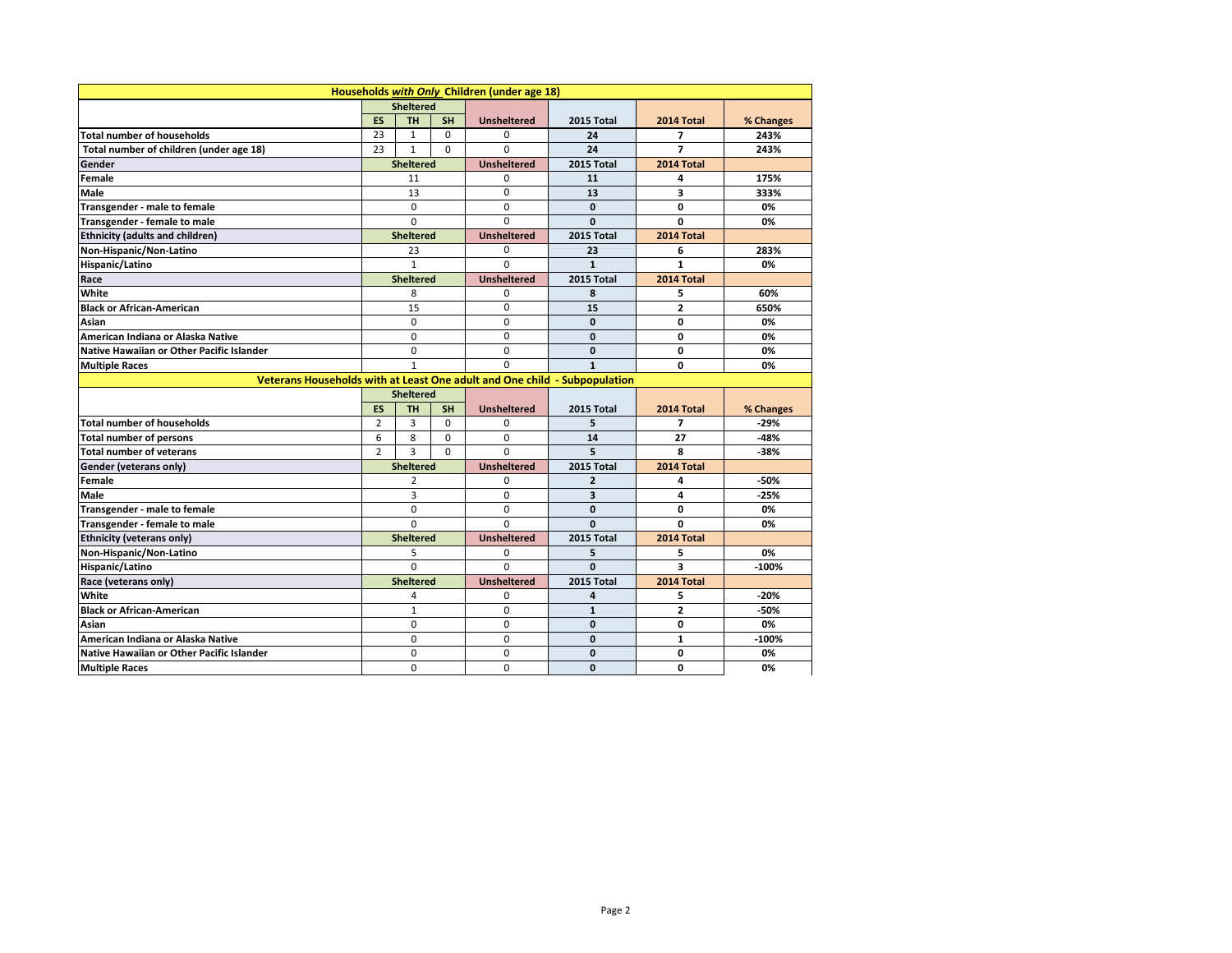| Veteran Households without children - Subpopulation  |           |                  |             |                                         |                         |              |           |  |  |
|------------------------------------------------------|-----------|------------------|-------------|-----------------------------------------|-------------------------|--------------|-----------|--|--|
|                                                      |           | <b>Sheltered</b> |             |                                         |                         |              |           |  |  |
|                                                      | <b>ES</b> | <b>TH</b>        | <b>SH</b>   | <b>Unsheltered</b>                      | 2015 Total              | 2014 Total   | % Changes |  |  |
| <b>Total number of households</b>                    | 125       | 139              | 25          | 51                                      | 340                     | 284          | 20%       |  |  |
| <b>Total number of persons</b>                       | 127       | 140              | 25          | 52                                      | 344                     | 284          | 21%       |  |  |
| <b>Total number of veterans</b>                      | 125       | 139              | 25          | 51                                      | 340                     | 284          | 20%       |  |  |
| <b>Gender (veterans only)</b>                        |           | <b>Sheltered</b> |             | <b>Unsheltered</b>                      | 2015 Total              | 2014 Total   |           |  |  |
| Female                                               |           | 15               |             | 2                                       | 17                      | 21           | $-19%$    |  |  |
| <b>Male</b>                                          |           | 274              |             | 49                                      | 323                     | 264          | 22%       |  |  |
| <b>Transgender -male to femlae</b>                   |           | 0                |             | $\mathbf{0}$                            | $\mathbf{0}$            | $\mathbf{0}$ | 0%        |  |  |
| Transgender - female to male                         |           | $\Omega$         |             | $\Omega$                                | $\Omega$                | $\Omega$     | 0%        |  |  |
| <b>Ethnicity (veterans only)</b>                     |           | <b>Sheltered</b> |             | <b>Unsheltered</b>                      | 2015 Total              | 2014 Total   |           |  |  |
| Non-Hispanic/Non-Latino                              |           | 282              |             | 50                                      | 332                     | 274          | 21%       |  |  |
| Hispanic/Latino                                      |           | $\overline{7}$   |             | 1                                       | 8                       | 10           | $-20%$    |  |  |
| <b>Race (veterans only)</b>                          |           | <b>Sheltered</b> |             | <b>Unsheltered</b>                      | 2015 Total              | 2014 Total   |           |  |  |
| <b>White</b>                                         |           | 210              |             | 45                                      | 255                     | 209          | 22%       |  |  |
| <b>Black or African-American</b>                     |           | 66               |             | 4                                       | 70                      | 53           | 32%       |  |  |
| <b>Asian</b>                                         |           | $\mathbf{1}$     |             | 0                                       | $\mathbf{1}$            | $\mathbf 0$  | 0%        |  |  |
| American Indiana or Alaska Native                    |           | $\overline{2}$   |             | $\mathbf{1}$                            | 3                       | $\mathbf 0$  | 0%        |  |  |
| Native Hawaiian or Other Pacific Islander            |           | $\overline{2}$   |             | 0                                       | $\overline{2}$          | $\mathbf 0$  | 0%        |  |  |
| <b>Multiple Races</b>                                |           | 8                |             | 1                                       | 9                       | 22           | $-59%$    |  |  |
|                                                      |           |                  |             | <b>Youth Households - Subpopulation</b> |                         |              |           |  |  |
|                                                      |           | <b>Sheltered</b> |             |                                         |                         |              |           |  |  |
|                                                      | ES        | <b>TH</b>        | <b>SH</b>   | <b>Unsheltered</b>                      | 2015 Total              | 2014 Total   | % Changes |  |  |
| <b>Total number of households</b>                    | 195       | 71               | $\Omega$    | 27                                      | 293                     | <b>NA</b>    | 0%        |  |  |
| Number of parenting youth households                 | 29        | 22               | 0           | $\mathbf{0}$                            | 51                      | <b>NA</b>    | 0%        |  |  |
| Number of unaccompanied youth households             | 166       | 49               | $\mathbf 0$ | 27                                      | 242                     | <b>NA</b>    | 0%        |  |  |
| <b>Total number of persons</b>                       | 245       | 112              | $\Omega$    | 27                                      | 384                     | <b>NA</b>    | 0%        |  |  |
| Total number of persons in parenting youth           |           |                  |             |                                         |                         |              |           |  |  |
| households                                           | 78        | 63               | $\Omega$    | 0                                       | 141                     | <b>NA</b>    | 0%        |  |  |
| Number of parenting youth (youth parents only)       | 30        | 28               | $\Omega$    | $\Omega$                                | 58                      | <b>NA</b>    | 0%        |  |  |
| Number of parenting youth (under 18)                 | $\Omega$  | $\overline{3}$   | $\Omega$    | 0                                       | $\overline{\mathbf{3}}$ | <b>NA</b>    | 0%        |  |  |
| Number of parenting youth (18-24)                    | 30        | 25               | 0           | 0                                       | 55                      | <b>NA</b>    | 0%        |  |  |
| Number of children w/parenting youth                 |           |                  |             |                                         |                         |              |           |  |  |
| (children under 18 w/ parents under 25)              | 48        | 35               | 0           | 0                                       | 83                      | <b>NA</b>    | 0%        |  |  |
| <b>Total number of Unaccompanied youth</b>           | 167       | 49               | 0           | 27                                      | 243                     | <b>NA</b>    | 0%        |  |  |
| Number of unaccompanied children (under 18)          | 23        | $\mathbf{1}$     | 0           | $\mathbf{0}$                            | 24                      | <b>NA</b>    | 0%        |  |  |
| Number of unaccompanied young adults                 |           |                  |             |                                         |                         |              |           |  |  |
| $(18-24)$ (singles)                                  | 144       | 48               | 0           | 27                                      | 219                     | <b>NA</b>    | 0%        |  |  |
| Gender (youth parents & unaccompanied youth only)    |           | <b>Sheltered</b> |             | <b>Unsheltered</b>                      | 2015 Total              | 2014 Total   |           |  |  |
| Female                                               |           | 146              |             | 7                                       | 153                     | <b>NA</b>    | 0%        |  |  |
| <b>Male</b>                                          |           | 128              |             | 20                                      | 148                     | <b>NA</b>    | 0%        |  |  |
| <b>Transgender -male to femlae</b>                   |           | 0                |             | 0                                       | $\mathbf 0$             | <b>NA</b>    | 0%        |  |  |
| Transgender - female to male                         |           | $\mathbf 0$      |             | $\Omega$                                | $\mathbf{0}$            | <b>NA</b>    | 0%        |  |  |
| Ethnicity (youth parents & unaccompanied youth only) |           | <b>Sheltered</b> |             | <b>Unsheltered</b>                      | 2015 Total              | 2014 Total   |           |  |  |
| Non-Hispanic/Non-Latino                              |           | 261              |             | 25                                      | 286                     | <b>NA</b>    | 0%        |  |  |
| Hispanic/Latino                                      | 13        |                  |             | $\overline{2}$                          | 15                      | <b>NA</b>    | 0%        |  |  |
| Race (youth parents & unaccompanied youth only)      |           | <b>Sheltered</b> |             | <b>Unsheltered</b>                      | 2015 Total              | 2014 Total   |           |  |  |
| White                                                |           | 195              |             | 21                                      | 216                     | <b>NA</b>    | 0%        |  |  |
| <b>Black or African-American</b>                     |           | 69               |             | 4                                       | 73                      | <b>NA</b>    | 0%        |  |  |
| <b>Asian</b>                                         |           | 0                |             | $\mathbf 0$                             | $\mathbf 0$             | <b>NA</b>    | 0%        |  |  |
| American Indiana or Alaska Native                    |           | $\overline{2}$   |             | $\mathbf 0$                             | $\overline{2}$          | <b>NA</b>    | 0%        |  |  |
| Native Hawaiian or Other Pacific Islander            |           | $\overline{2}$   |             | 0                                       | $\overline{2}$          | <b>NA</b>    | 0%        |  |  |
| <b>Multiple Races</b>                                |           | 6                |             | $\overline{2}$                          | $\pmb{8}$               | <b>NA</b>    | 0%        |  |  |